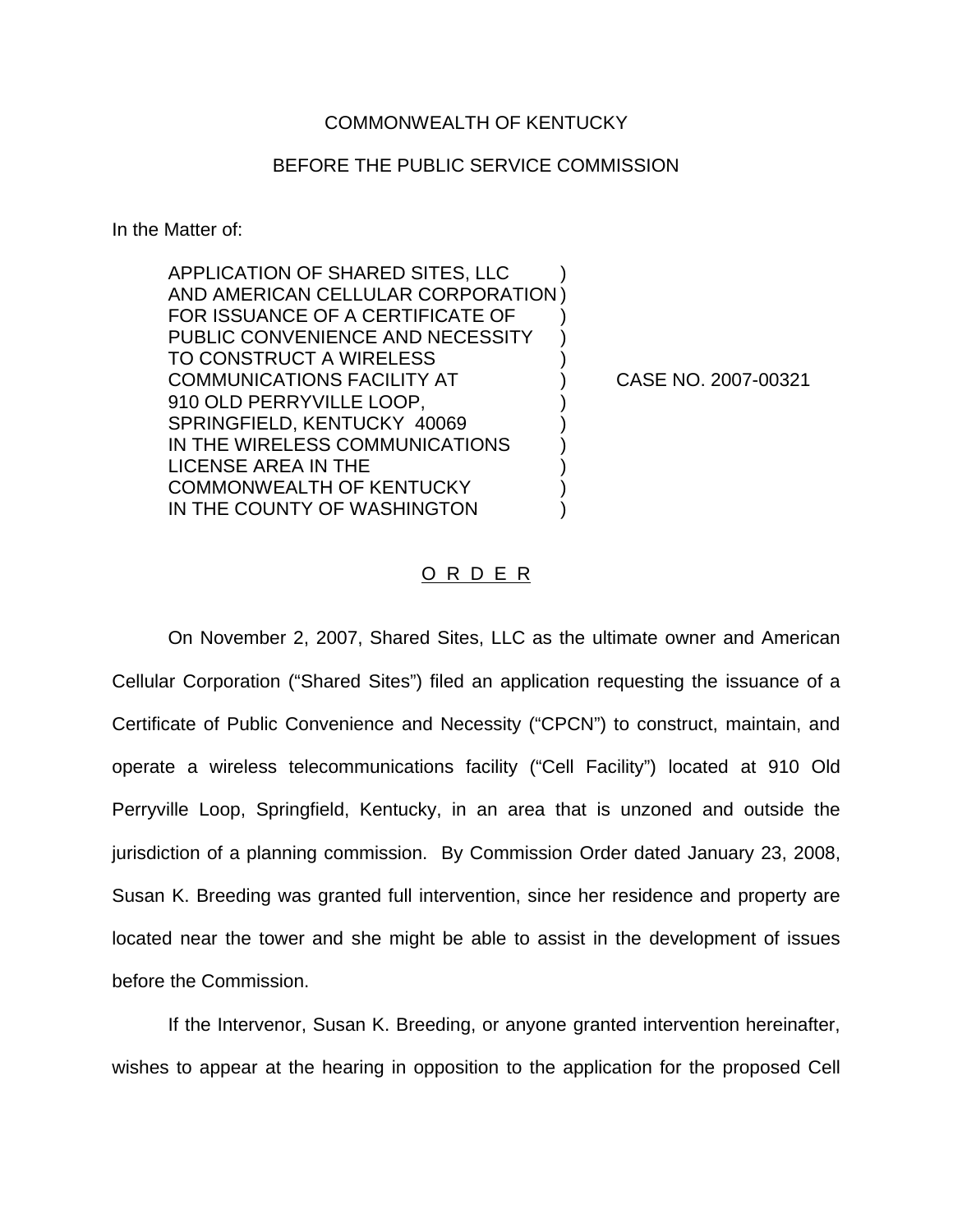Facility, he or she must, within 10 days of the date of this Order, so notify the Commission in writing. A copy of that notice from the Intervenor shall be mailed or delivered to all the parties of record. If no statement of intent to appear at the hearing and to present evidence against the construction of the proposed Cell Facility is received by that date, the hearing will be canceled and the matter will be submitted to the Commission for a decision based on the existing record.

All Intervenors are notified that, if they choose to do so, they have a period of 10 days from the date of this Order or the date of the Order granting them intervention to submit to the Commission and Shared Sites a list, with supporting technical information and evidence, of specific potential and suitable alternative locations where the proposed Cell Facility might be located, other than the proposed site named in the application. This list is commonly referred to as "suitable and acceptable sites." No Intervenor may introduce evidence during the hearing regarding any alternative location for the proposed tower, except in regard to the specific locations of record described in this Order.

Responses by Shared Sites to any Intervenor's potentially suitable and acceptable alternative locations shall be filed with the Commission and the Intervenors within 25 days of the date of this Order. Shared Sites should include in its response a report of its view of each location, supported by information of a technical nature and evidence concerning the availability and technical feasibility of such location.

The issues to be addressed at hearing include: (1) the public convenience and necessity for the construction and operation of the Cell Facility; (2) the design, engineering, and construction of the Cell Facility (jurisdictional safety issues);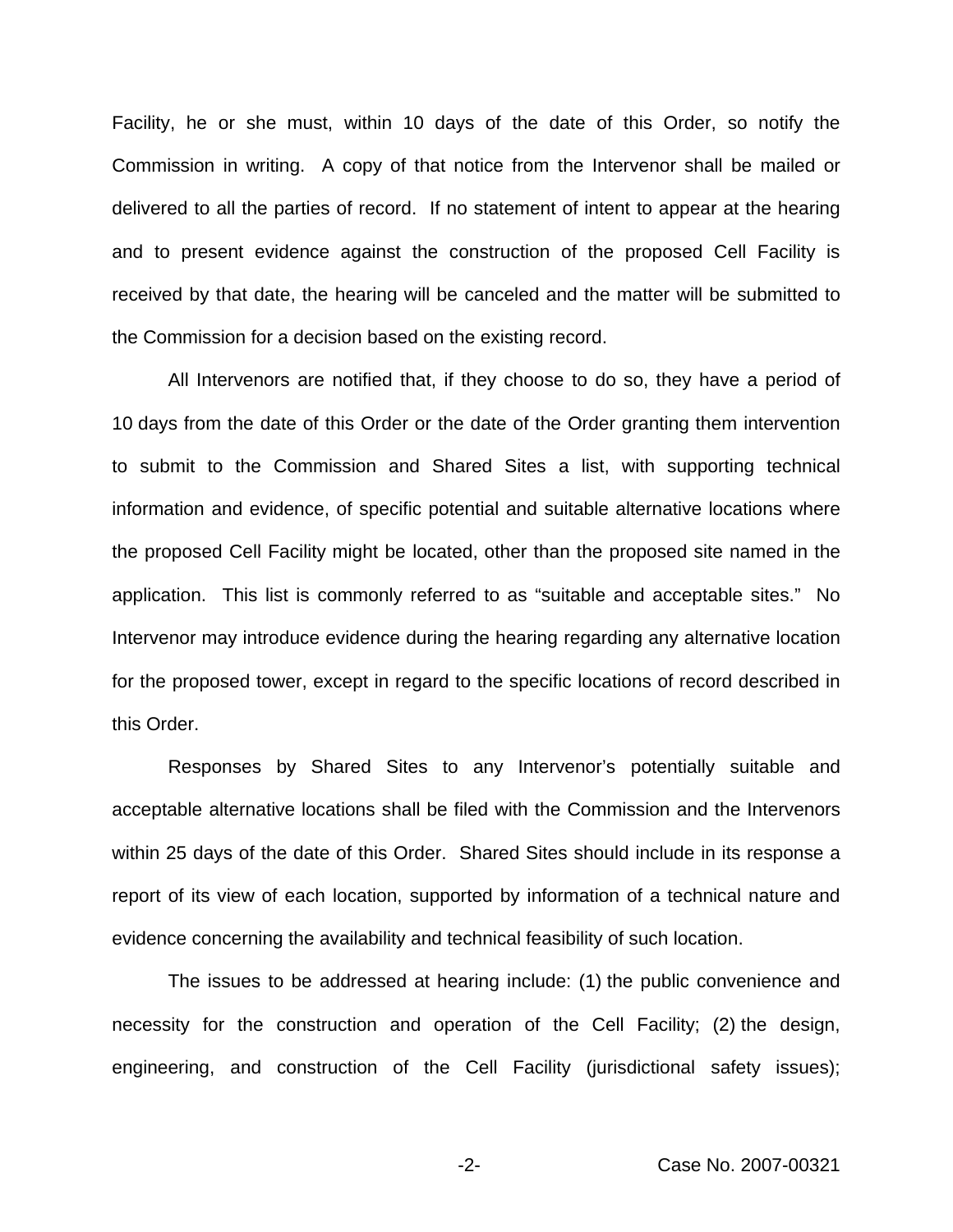(3) character of the general area concerned and the likely effects of the installation of the proposed Cell Facility on nearby land uses and values; (4) any suitable and acceptable alternative or collocation site, other than the proposed site in the CPCN application as ordered herein, that has been properly and timely filed with Shared Sites and the Commission; and (5) any other issues that might arise during the course of the hearing.<sup>1</sup>

Shared Sites, pursuant to applicable law, must be represented before the Commission by an attorney licensed to practice in Kentucky. Shared Sites is a West Virginia Limited Liability Company and is authorized to conduct business in Kentucky. Kamal Doshi and Timothy J. Duffy filed the application on behalf of Shared Sites; however, neither Mr. Doshi nor Mr. Duffy is an attorney licensed to practice in Kentucky.<sup>2</sup>

No person may engage in the practice of law in Kentucky without first obtaining a license to practice. The practice of law is:

> [A]ny service rendered involving legal knowledge or legal advice, whether of representation, counsel or advocacy in or out of court, rendered in respect to the rights, duties,

<sup>&</sup>lt;sup>1</sup> The Federal Communications Commission ("FCC") has exclusive jurisdiction over radio transmissions, including radio frequency interference. The Commission is not authorized to consider the "environmental effects of radio frequency emissions" (including health issues) that comply with the FCC standards. See 47 U.S.C. § 332(c)(7). See also Southwest Bell Wireless, Inc. v. Johnson County Board of Education, 199 F.3d 1185 (10<sup>th</sup> Cir. 1999). Accordingly, this issue will not be considered at hearing.

 $2$  The directory of the Kentucky Bar Association does not list any licensed attorneys with the names of Kamal Doshi or Timothy Duffy. See *http://www.kybar.org/ Default.aspx?tabid=26* (last visited Apr. 2, 2008).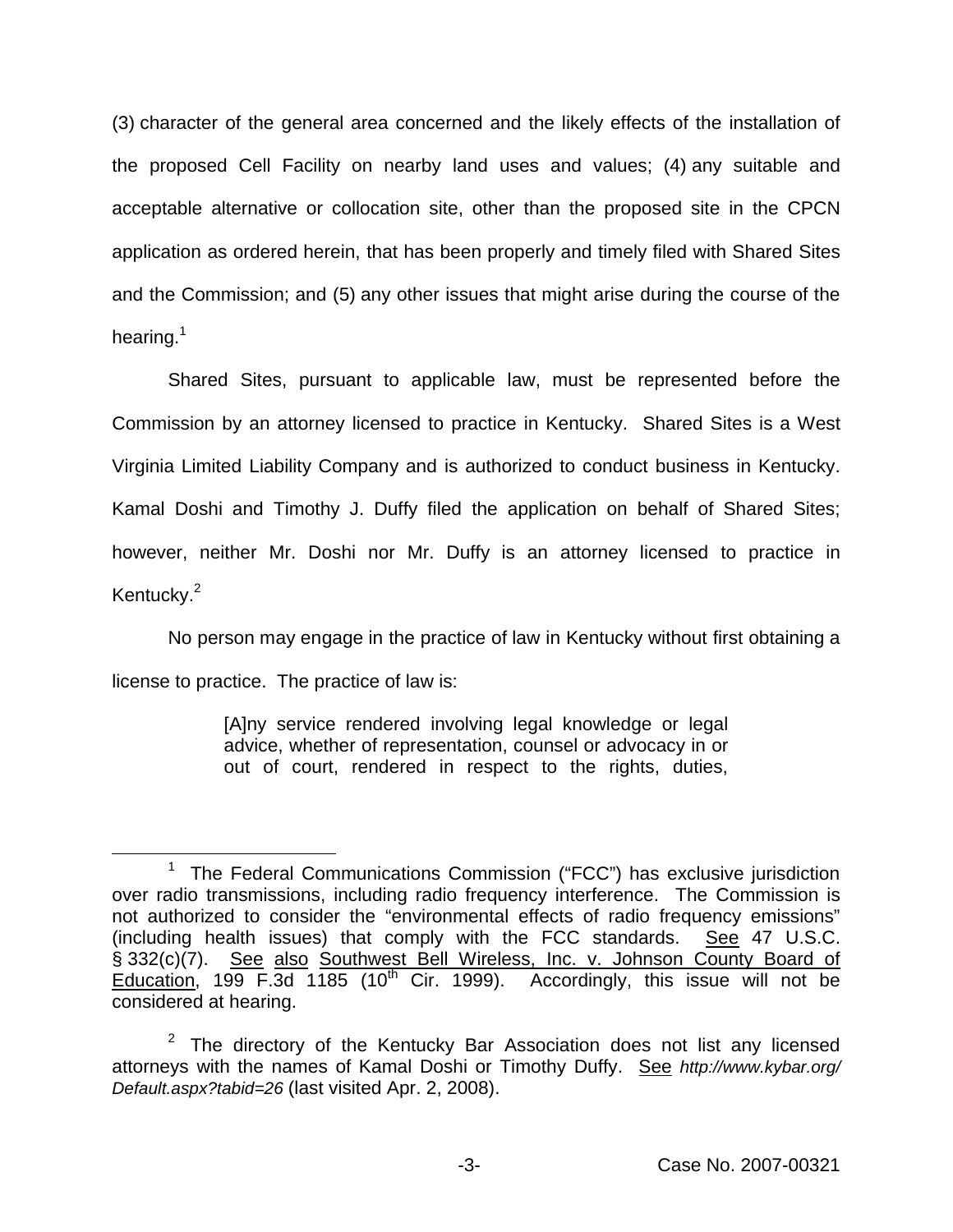obligations, liabilities, or business relations of one requiring the services.<sup>3</sup>

It includes the representation of a corporation before a state administrative agency. $4$ 

As to its own proceedings, this Commission has adopted a similar position and has required that those representing the interests of others before us be licensed attorneys. In a previous case, the Commission ordered that:

> [A]ny attorney who is not licensed to practice in the State of Kentucky and who seeks to represent a client or employer before this Commission must engage a member of the Kentucky Bar Association.<sup>5</sup>

It logically follows that if an unlicensed attorney may not represent a client before this Commission, neither may a layman. Therefore, in order for this case to proceed, an attorney licensed to practice in Kentucky must make an entry of appearance on Shared Sites' behalf.

The Commission, being otherwise sufficiently advised, HEREBY ORDERS that:

1. All Intervenors shall be entitled to the full rights of a party at any hearing in this matter. Should any Intervenor file a document of any kind with the Commission during the course of this proceeding, said Intervenor shall also serve a copy of said document on all the parties of record or other parties to this action.

<sup>3</sup> Kentucky Supreme Court Rule 3.020.

<sup>&</sup>lt;sup>4</sup> Kentucky State Bar Association v. Henry Vogt Machine Co., 416 S.W.2d 727 (Ky. 1967).

<sup>&</sup>lt;sup>5</sup> Administrative Case No. 249, Practice Before the Commission by Attorneys Non-Licensed in the Commonwealth of Kentucky (Ky. PSC June 15, 1981) at 2. See also Case No. 2004-00348, Howard Keen v. Carroll County Water District # 1 (Ky. PSC Oct. 15, 2004).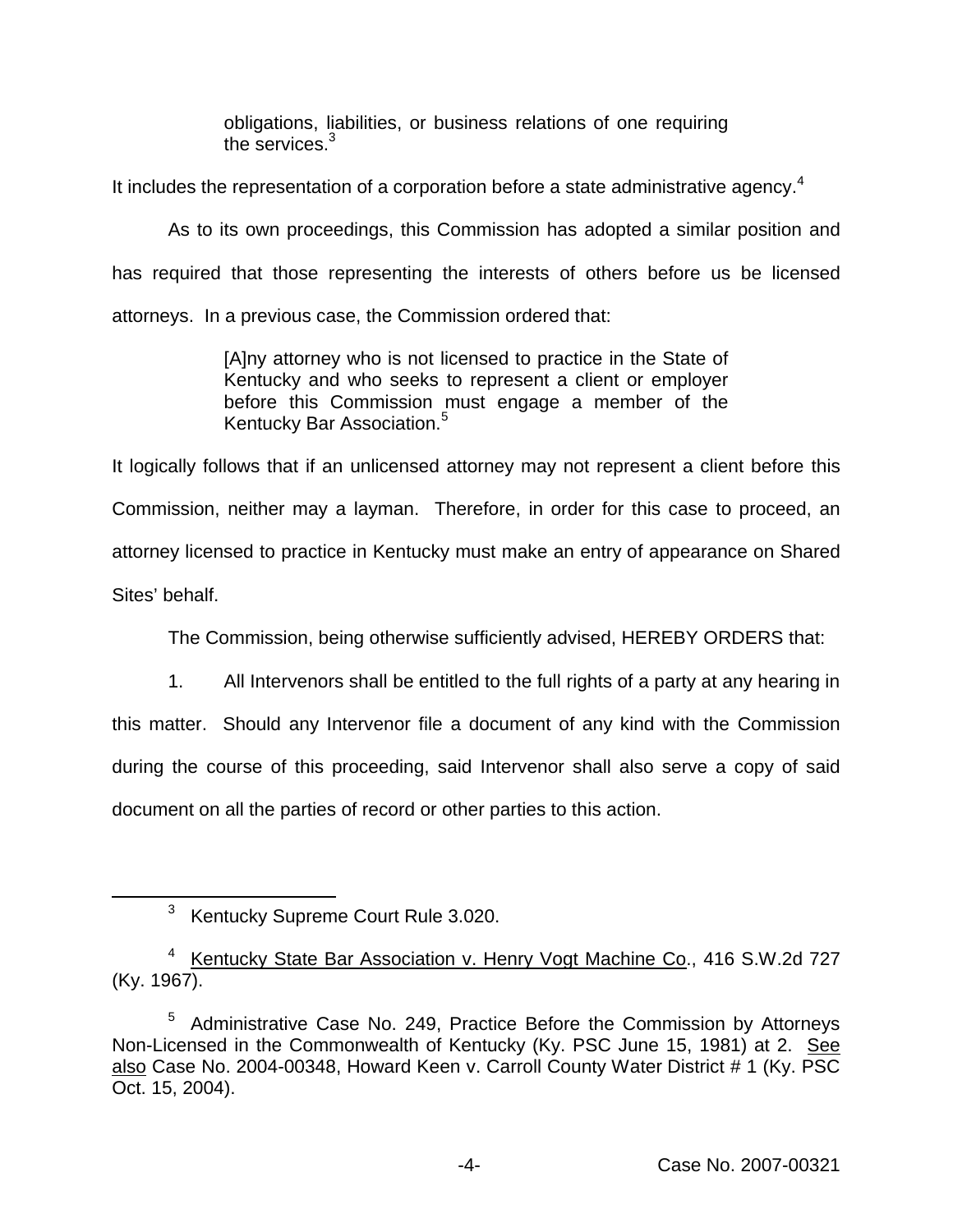2. A hearing on the proposed Cell Facility is scheduled for June 11, 2008, beginning at 10:00 a.m., Eastern Daylight Time, at the Commission's offices at 211 Sower Boulevard, Frankfort, Kentucky.

3. Any Intervenor who intends to appear at the hearing and present evidence against construction of the proposed Cell Facility shall file, within 10 days of the date of this Order, a statement of intent to appear in opposition. If no statement is filed within 10 days of the date of this Order, the hearing shall be canceled and the matter shall be submitted to the Commission on the existing record.

4. If they so desire, Intervenors shall file with the Commission, within 10 days of the date of this Order or the date of the Order granting them intervention, a list of specific, suitable, and acceptable alternative locations, other than the proposed site, for construction or collocation, with supporting technical radio frequency information, evidence, and technical rationale, where the proposed Cell Facility might be located or constructed. No Intervenor shall produce evidence regarding any suitable and acceptable alternative site or sites at the hearing except as to those locations of record, properly identified in this paragraph.

5. Shared Sites shall have a period of 25 days from the date of this Order to respond to the Intervenors' proposed alternative locations. The response shall provide information and evidence of the availability and technical feasibility related to the proposed location described in this Order, detailing whether it is an acceptable and suitable alternative location.

-5- Case No. 2007-00321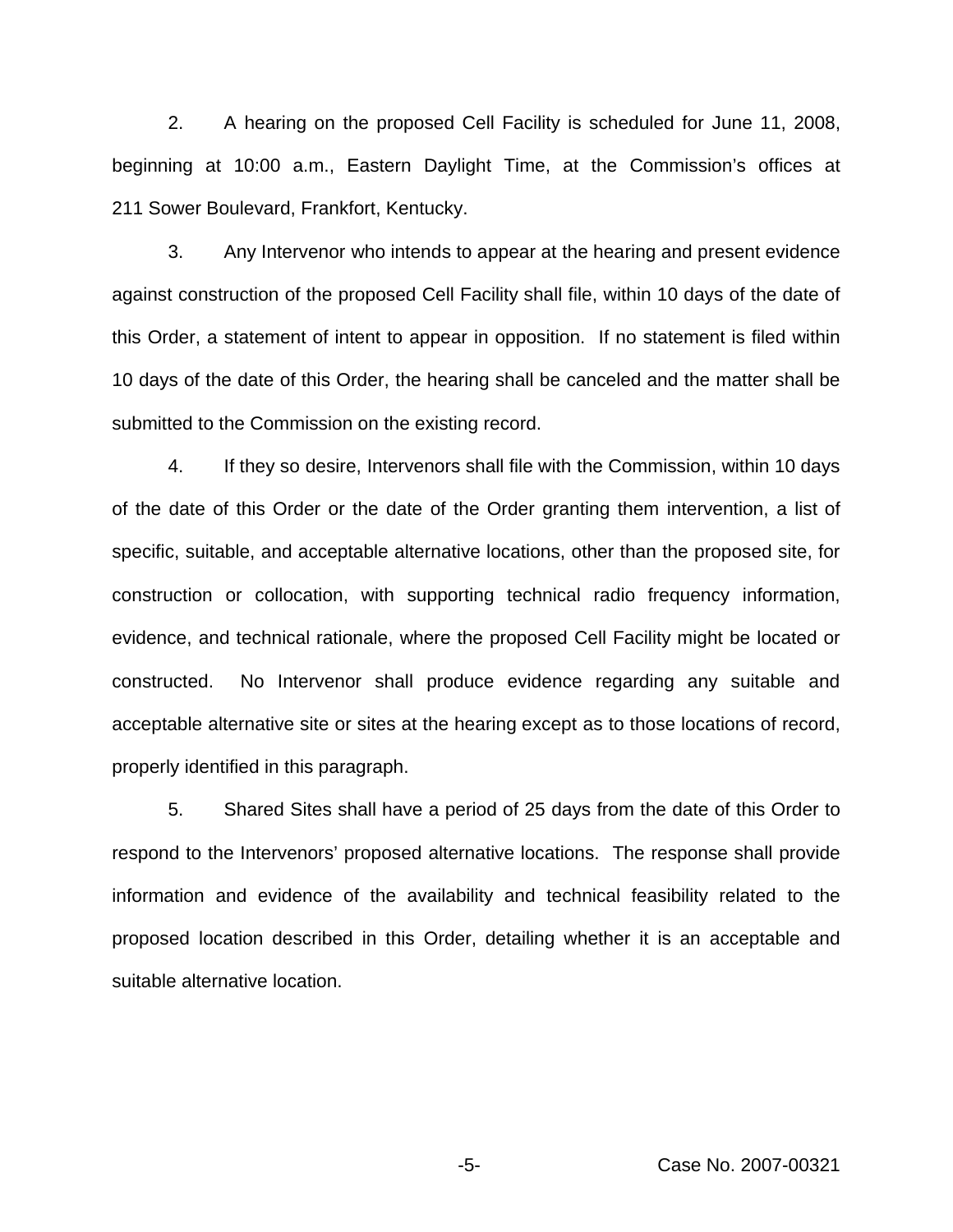6. On or before May 12, 2008, the parties shall file with the Commission a list of witnesses they propose to produce at hearing, together with a brief summary as an offer of proof for each witness.

7. Shared Sites shall appear at the hearing and shall be prepared, at a minimum, to address the following issues:

a. Public necessity for the construction and operation of the Cell Facility.

b. Jurisdiction of safety issues, design, engineering, and construction, including the suitability and preparation of the Cell Facility.

c. Character of the general area of concern and the likely effects of the Cell Facility on nearby land uses and values. $2^2$ 

d. Proposed alternative locations or sites that have been filed in the record by the Intervenors pursuant to this Order.

8. The FCC has exclusive jurisdiction over issues regarding radio frequency, interference, and radio frequency emissions. The Commission will not receive any evidence regarding this matter in the proceeding herein because it is without authority to consider such evidence.

9. Any interested person shall have the opportunity to present comments on the proposed Cell Facility.

 $2$  KRS 278.650 states, "In reviewing the application, the commission  $\frac{\text{may}}{\text{a}}$  take into account the character of the general area concerned and the likely effects of the installation on nearby land uses and values." (Emphasis added).